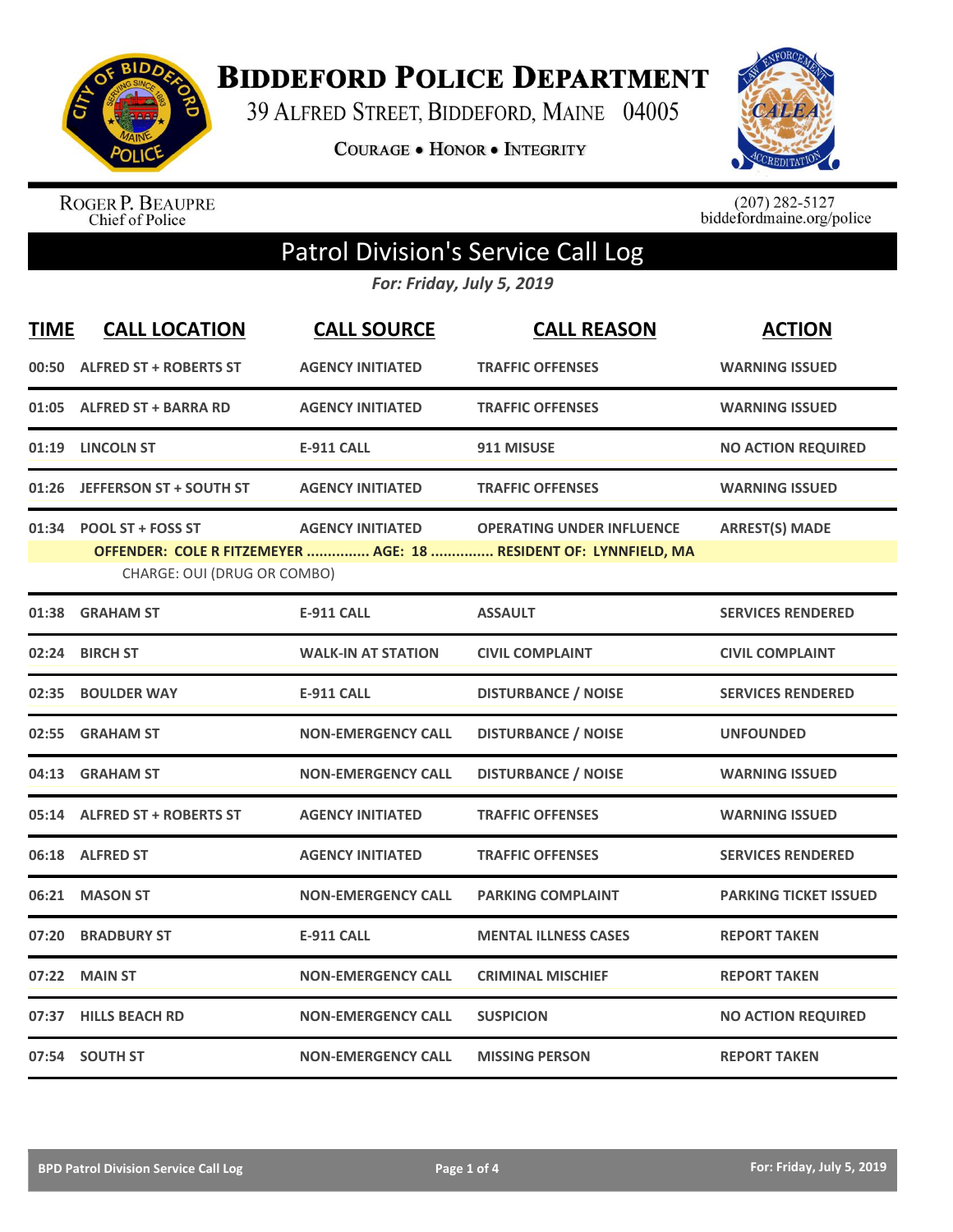| <b>TIME</b> | <b>CALL LOCATION</b> |  |
|-------------|----------------------|--|
|             |                      |  |

**TIME CALL LOCATION CALL SOURCE CALL REASON ACTION**

|       | 08:24 ALFRED ST                                                                                                                                                                                                            | <b>AGENCY INITIATED</b>   | <b>TRAFFIC OFFENSES</b>                                                              | <b>CITATION ISSUED</b>    |  |
|-------|----------------------------------------------------------------------------------------------------------------------------------------------------------------------------------------------------------------------------|---------------------------|--------------------------------------------------------------------------------------|---------------------------|--|
|       | OFFENDER: JENNY FRANCES GALLANT  AGE: 22  RESIDENT OF: SANFORD, ME<br><b>CHARGE: OPERATE VEHICLE WITHOUT LICENSE</b>                                                                                                       |                           |                                                                                      |                           |  |
|       | 08:34 MAIN ST + JEFFERSON ST                                                                                                                                                                                               | <b>RADIO</b>              | <b>CHECK WELFARE</b>                                                                 | <b>NEGATIVE CONTACT</b>   |  |
|       | 09:07 HILL ST                                                                                                                                                                                                              | <b>AGENCY INITIATED</b>   | <b>TRAFFIC OFFENSES</b>                                                              | <b>WARNING ISSUED</b>     |  |
|       | 09:13 ALFRED ST                                                                                                                                                                                                            | <b>E-911 CALL</b>         | 911 MISUSE                                                                           | <b>SERVICES RENDERED</b>  |  |
|       | 09:17 MAINE TPKE                                                                                                                                                                                                           | <b>E-911 CALL</b>         | 911 MISUSE                                                                           | <b>NO ACTION REQUIRED</b> |  |
|       | 09:19 ELM ST                                                                                                                                                                                                               | <b>NON-EMERGENCY CALL</b> | <b>ANIMAL COMPLAINT</b>                                                              | <b>SERVICES RENDERED</b>  |  |
|       | 09:32 ALFRED ST<br><b>CHARGE: DOMESTIC VIOL RECKLESS CONDUCT</b>                                                                                                                                                           | <b>NON-EMERGENCY CALL</b> | <b>WEAPONS</b><br>OFFENDER: GRAEDEN NICHOLAS BRITCH  AGE: 21  RESIDENT OF: BARRE, VT | <b>REPORT TAKEN</b>       |  |
|       | 09:44 SOUTH ST                                                                                                                                                                                                             | <b>NON-EMERGENCY CALL</b> | <b>ANIMAL COMPLAINT</b>                                                              | <b>GONE ON ARRIVAL</b>    |  |
|       | 10:07 BIDDEFORD GATEWAY CTR                                                                                                                                                                                                | <b>NON-EMERGENCY CALL</b> | <b>THEFT</b>                                                                         | <b>REPORT TAKEN</b>       |  |
|       | 10:17 ELM ST                                                                                                                                                                                                               | <b>E-911 CALL</b>         | 911 MISUSE                                                                           | <b>SERVICES RENDERED</b>  |  |
|       | 11:12 ALFRED ST                                                                                                                                                                                                            | <b>AGENCY INITIATED</b>   | <b>TRAFFIC OFFENSES</b>                                                              | <b>WARNING ISSUED</b>     |  |
|       | 11:19 ALFRED ST                                                                                                                                                                                                            | <b>AGENCY INITIATED</b>   | <b>LOBBY DRUG BOX</b>                                                                | <b>SERVICES RENDERED</b>  |  |
|       | 11:22 ALFRED ST                                                                                                                                                                                                            | <b>AGENCY INITIATED</b>   | <b>TRAFFIC OFFENSES</b>                                                              | <b>WARNING ISSUED</b>     |  |
|       | 11:32 ALFRED ST                                                                                                                                                                                                            | <b>AGENCY INITIATED</b>   | <b>TRAFFIC OFFENSES</b>                                                              | <b>WARNING ISSUED</b>     |  |
|       | 11:32 SOUTH ST                                                                                                                                                                                                             | <b>NON-EMERGENCY CALL</b> | <b>ANIMAL COMPLAINT</b>                                                              | <b>GONE ON ARRIVAL</b>    |  |
| 11:47 | <b>SUMMER ST</b>                                                                                                                                                                                                           | <b>AGENCY INITIATED</b>   | <b>ANIMAL COMPLAINT</b>                                                              | <b>SERVICES RENDERED</b>  |  |
|       | <b>12:02 GREEN ST</b><br>AGENCY INITIATED OPER AFTER SUSPENSION<br><b>CITATION ISSUED</b><br>OFFENDER: BRIANNA LYNN BUNDY  AGE: 25  RESIDENT OF: BIDDEFORD, ME<br>CHARGE: OPERATING WHILE LICENSE SUSPENDED OR REVOKED-OUI |                           |                                                                                      |                           |  |
|       | <b>12:04 HILL ST</b>                                                                                                                                                                                                       | <b>AGENCY INITIATED</b>   | <b>EVIDENCE</b>                                                                      | <b>SERVICES RENDERED</b>  |  |
|       | 12:17 WESTWOOD DR                                                                                                                                                                                                          | <b>AGENCY INITIATED</b>   | <b>PRO-ACTIVE DV RESPONSE TEAM</b>                                                   | <b>NO VIOLATION</b>       |  |
|       | 12:50 ELM ST                                                                                                                                                                                                               | <b>AGENCY INITIATED</b>   | <b>TRAFFIC OFFENSES</b>                                                              | <b>VSAC ISSUED</b>        |  |
|       | 13:19 MAIN ST                                                                                                                                                                                                              | <b>NON-EMERGENCY CALL</b> | <b>ANIMAL COMPLAINT</b>                                                              | <b>NO VIOLATION</b>       |  |
|       | <b>13:20 HILL ST</b>                                                                                                                                                                                                       | <b>AGENCY INITIATED</b>   | <b>TRAFFIC OFFENSES</b>                                                              | <b>VSAC ISSUED</b>        |  |
|       | 13:36 MIDDLE ST                                                                                                                                                                                                            | E-911 CALL                | 911 MISUSE                                                                           | <b>WARNING ISSUED</b>     |  |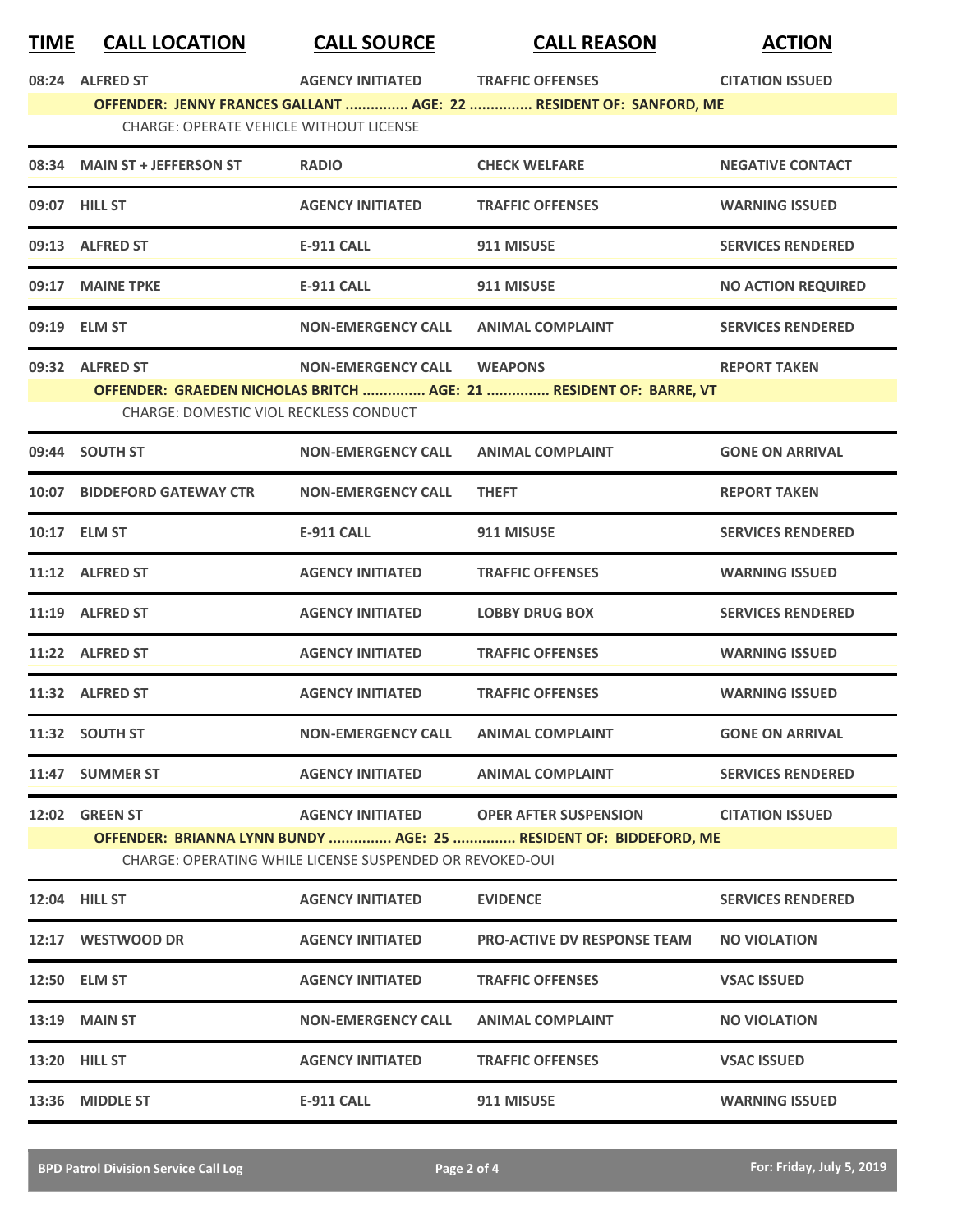| <b>TIME</b> | <b>CALL LOCATION</b>          | <b>CALL SOURCE</b>        | <b>CALL REASON</b>                             | <b>ACTION</b>            |
|-------------|-------------------------------|---------------------------|------------------------------------------------|--------------------------|
|             | <b>13:38 MAIN ST</b>          | <b>E-911 CALL</b>         | 911 MISUSE                                     | <b>WARNING ISSUED</b>    |
|             | 14:38 ELM ST                  | <b>AGENCY INITIATED</b>   | <b>ANIMAL COMPLAINT</b>                        | <b>SERVICES RENDERED</b> |
|             | 15:14 THIRD ST                | <b>WALK-IN AT STATION</b> | <b>ARTICLES LOST/FOUND</b>                     | <b>SERVICES RENDERED</b> |
|             | 15:17 ALFRED ST               | <b>E-911 CALL</b>         | 911 MISUSE                                     | <b>SERVICES RENDERED</b> |
|             | 15:24 MAY ST                  | <b>AGENCY INITIATED</b>   | <b>PRO-ACTIVE DV RESPONSE TEAM</b>             | <b>NEGATIVE CONTACT</b>  |
|             | 15:27 MARINER WAY             | <b>NON-EMERGENCY CALL</b> | ATTEMPTED/THREATENED SUICIDE SERVICES RENDERED |                          |
|             | 15:30 MAIN ST                 | <b>NON-EMERGENCY CALL</b> | <b>DISTURBANCE / NOISE</b>                     | <b>SERVICES RENDERED</b> |
|             | 15:30 LANDRY ST               | <b>NON-EMERGENCY CALL</b> | <b>POLICE INFO</b>                             | <b>SERVICES RENDERED</b> |
|             | 16:29 LINCOLN ST              | <b>WALK-IN AT STATION</b> | <b>ARTICLES LOST/FOUND</b>                     | <b>SERVICES RENDERED</b> |
|             | 16:29 RIVER RD                | <b>NON-EMERGENCY CALL</b> | <b>ANIMAL COMPLAINT</b>                        | <b>SERVICES RENDERED</b> |
|             | 16:31 ALFRED ST               | <b>WALK-IN AT STATION</b> | <b>CIVIL COMPLAINT</b>                         | <b>CIVIL COMPLAINT</b>   |
|             | 16:36 POOL ST + BRIDGE RD     | <b>NON-EMERGENCY CALL</b> | <b>ARTICLES LOST/FOUND</b>                     | <b>SERVICES RENDERED</b> |
| 17:26       | <b>AMHERST ST</b>             | <b>NON-EMERGENCY CALL</b> | ATTEMPTED/THREATENED SUICIDE REPORT TAKEN      |                          |
| 17:42       | <b>CLIFFORD ST</b>            | <b>NON-EMERGENCY CALL</b> | <b>ANIMAL COMPLAINT</b>                        | <b>SERVICES RENDERED</b> |
|             | 18:24 POOL ST + HILL ST       | <b>NON-EMERGENCY CALL</b> | <b>CHECK WELFARE</b>                           | <b>NEGATIVE CONTACT</b>  |
|             | 18:52 ELM ST                  | <b>NON-EMERGENCY CALL</b> | <b>SHOPLIFTING</b>                             | <b>REPORT TAKEN</b>      |
|             | 19:20 SULLIVAN ST             | <b>NON-EMERGENCY CALL</b> | <b>JUVENILE OFFENSES</b>                       | <b>SERVICES RENDERED</b> |
|             | 19:25 ALFRED ST               | <b>NON-EMERGENCY CALL</b> | <b>COURT ORDERED CHECK IN</b>                  | <b>CALL TRANSFERRED</b>  |
|             | 19:35 UNION ST                | <b>NON-EMERGENCY CALL</b> | <b>CIVIL COMPLAINT</b>                         | <b>CIVIL COMPLAINT</b>   |
|             | 20:11 GEORGE ST               | E-911 CALL                | <b>SUSPICION</b>                               | <b>REPORT TAKEN</b>      |
|             | 20:45 MAIN ST + MAPLEWOOD AVE | <b>AGENCY INITIATED</b>   | <b>TRAFFIC OFFENSES</b>                        | <b>VSAC ISSUED</b>       |
|             | 20:47 POOL ST                 | <b>NON-EMERGENCY CALL</b> | <b>BRUSH / GRASS FIRE</b>                      | <b>NO VIOLATION</b>      |
|             | 21:02 MT PLEASANT ST          | <b>NON-EMERGENCY CALL</b> | <b>MENTAL ILLNESS CASES</b>                    | <b>REPORT TAKEN</b>      |
|             | 21:04 SOUTH ST                | <b>AGENCY INITIATED</b>   | <b>TRAFFIC OFFENSES</b>                        | <b>WARNING ISSUED</b>    |
|             | 21:08 RIVER RD + MURCH RD     | <b>NON-EMERGENCY CALL</b> | <b>FIREWORKS COMPLAINT</b>                     | <b>SERVICES RENDERED</b> |
|             | 21:12 RIVER RD                | <b>AGENCY INITIATED</b>   | <b>TRAFFIC OFFENSES</b>                        | <b>WARNING ISSUED</b>    |